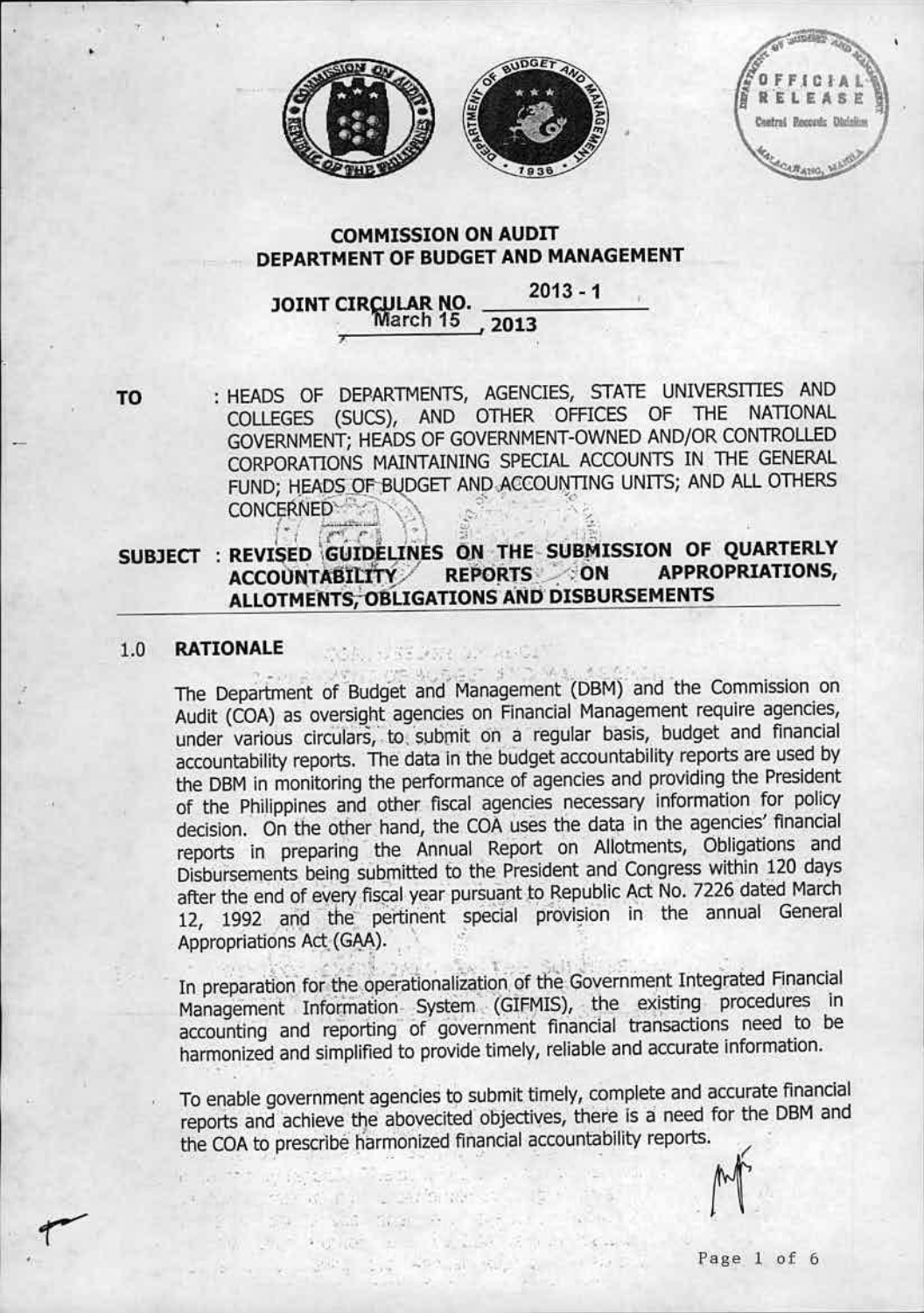# 2.0 PURPOSE

•

- 2.1 To prescribe harmonized formats of the financial accountability reports (FARs) on appropriations, allotments, obligations, disbursement authorities, disbursements, and balances; and
- 2.2 To prescribe quidelines on the preparation and timely submission of FARs by the agencies to the DBM and the COA after the end of each quarter.

# 3.0 COVERAGE

P

This Circular covers all departments, bureaus, offices and agencies of the national government and government-owned and/or controlled corporations maintaining Special Accounts in the General Fund.

# 4.0 DEFINITION OF TERMS

- 4.1 Appropriation an authorization made by law or other legislative enactment, directing the payment of goods and services out of government funds under specified conditions or for specified purposes.
- 4.2 Allotment a specific authority in the form of Agency Budget Matrix (ABM) or Special Allotment Release Order (SARO) issued by DBM to identified agencies to incur obligations not exceeding a given amount during a specified period for the purpose indicated therein.
- 4.3 Sub-Allotment- a specific authority in the form of Sub-Allotment Release Order (Sub-ARO) issued by the Central Office (CO)/Regional Office (RO) of a department/office/agency to its ROs/lower operating units (i.e., field office, district office or provincial office) which aliow them to incur obligations within a specified amount during a specified period. The sub-ARO should not exceed the allotment releases to the CO.
- $4.4$  Obligation a commitment by a government agency arising from an act of a duly authorized official which binds the government to the immediate or eventual payment of a sum of money. The agency is authorized to incur obligations only in the performance of activities which are in pursuit of its functions and programs authorized in appropriation acts/laws within the limit of the allotment released by the DBM.
- $4.5$  Disbursement a settlement of government obligations either in the currency, check or constructive cash such as the issuance of Tax Remittance Advice (TRA) for the remittance to SIR of taxes withheid from employees and suppliers and Non-Cash Availment Authority for direct payments made by international financial institutions to suppliers and consultants of foreign assisted projects.
- 4.6 Accounts Payable obligations of government agencies, whether current year or prior years, for which services had been rendered, goods have Accounts Payable – obligations of government agencies, whether current<br>year or prior years, for which services had been rendered, goods have<br>been delivered or projects have been completed and accepted.<br> $\mathbb{R}^{\mathcal{N}}$

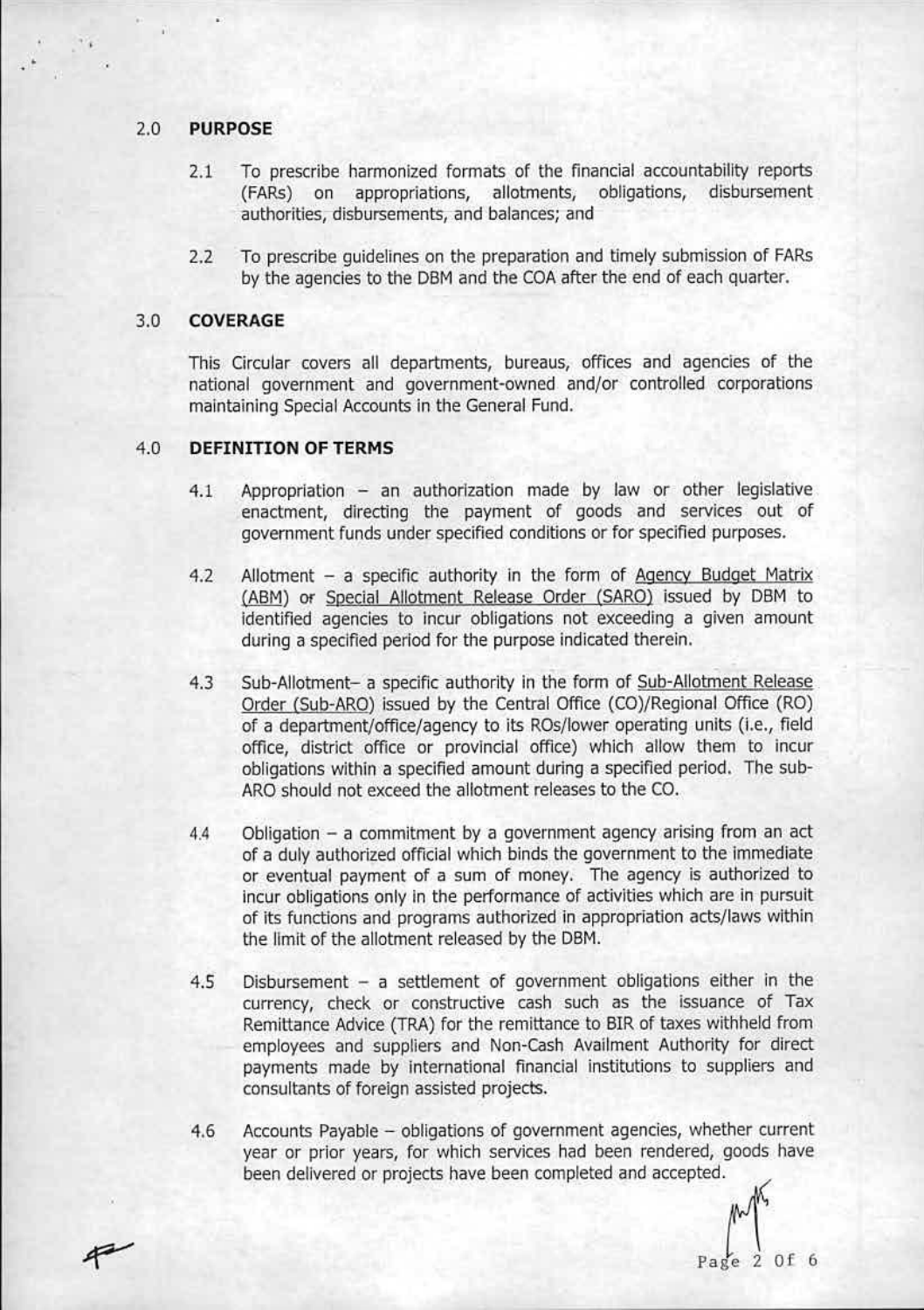- 4.7 Commitment an obligation incurred by government agencies for which items have not yet been delivered and services not yet rendered. This is also called "Obligations Not Yet Due and Demandable."
- $4.8$  Unpaid Obligation this is the balance of an accounts payable or commitment.
- 4.9 Operating Unit  $-$  a "national government agency" or a unit thereof receiving direct release of a Notice of Cash Allocation (NCA) from the DBM.

# 5.0 GUIDELINES

- 5.1 The head of each operating unit (OU), office or agency shall be responsible for the timely submission, either physically or electronically, of the following FARs prescribed in this Circular to the DBM offices concerned and to the COA (Audit Team Leaders and Government Accountancy Sector (GAS), not later than the 30<sup>th</sup> day after the end of each quarter:
	- 5.1.1 Statement of Appropriations, Allotments, Obligations, Disbursements and Balances (SAAODB) - Annex A;

This report shall reflect the authorized appropriations and adjustments, total allotments received including transfers, total obligations, total disbursements and the balances of unreleased appropriations, unobligated allotments and unpaid obligations of a department/office/agency by source and by allotment class. It shall be prepared by fund (General Fund 101, Fund 102, Special Account in the General Fund 151, 171, 172, etc.).

5.1.2 List of Agency Budget Matrix (ABM)/SAROs and Sub-AROs -Annex A-1;

> The list shall reflect the ABM/SAROs released by the DBM and the Sub-AROs released by the agency CO/RO, their corresponding numbers, date of issuance, and amounts of release by allotment class and fund source. The total allotments per this report should be equal to the total allotments appearing in the SMODB.

5.1.3 Detailed Statement of Current Year's Obligations, Disbursements and Unpaid Obligations (SODUO-CY), Annex B;

> This report shall refiect the quarterly obligations incurred during the calendar year from all sources preserlted by program, activity, project  $(P/A/P)$ , by allotment class, sub-object of expenditures, as well as the corresponding quarterly disbursements or payments made for such obligations and the unpaid obligations as of the end of the quarter.

Page 3 of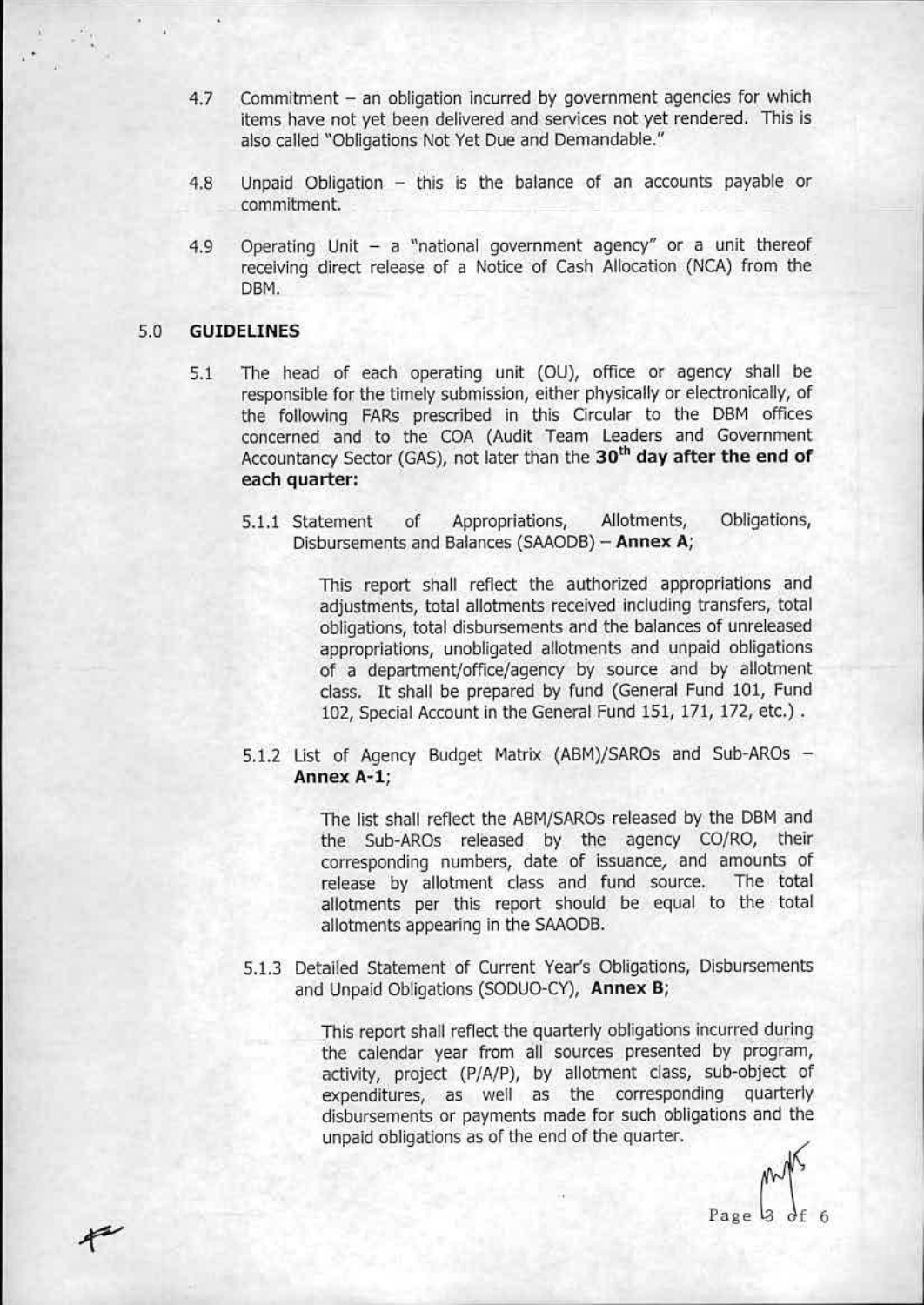5.1.4 Summary of Prior Year's Obligations, Oisbursements and Unpaid Prior Years' Obligations (SODUO-PY), Annex C; and,

> This report shall reflect the accounts payables  $(A/Ps)$ , obligations which are not yet due and demandable, disbursements and balances of unpaid obligations pertaining to prior years' obligations presented by allotment class. The disbursements portion shall show the totals by quarter. The amounts to be shown as beginning balance of NPs and obligations not yet due and demandable at year end broken down by allotment class shall correspond to the balances per Annex B of the immediately prececing year (Detailed Statement of Current Year's Obligations, Disbursements and Unpaid Balances).

5.1.5 Summary Report of Disbursements - Annex D.

This report shall reflect the total disbursements made by department, office or agency and operating unit from the Notice of Cash Allocation received, Tax Remittance Advice issued, Cash Disbursement Ceiling issued by departments with foreign-based agencies or units, and Non-Cash Availment Authority received. The format and information needed from this report is similar to the existing Monthly Report of Disbursement (BAR No. 5) required by DBM under NBC 507.

5.2 The FARs prescribed in this Circular shall replace certain budget accountability reports (BARs) of DBM per NBC Nos. 507/507A and financial reports of COA per Circular No. 92-374 as amended by COA Circular No. 96-006, COA GAFMIS Circular Letter No. 2003-007 and COA Accounting Circular Letter No. 2007-001, as follows:

## DBM

- o Statement of Allotments, Obligations and Balances(SAOB)- BAR No. 4
- a Financial Report of Operations (BAR No.2)
- o Monthly Report of Disbursements BARNO.3

# COA

- SA08  $\Omega$
- Detailed Breakdown of Obligations  $\circ$
- Detailed Breakdown of Disbursements  $\circ$
- Regional Breakdown of Expenses  $\circ$
- Statement of Cumulative Allotments, Obligations Incurred and  $\circ$ Unobligated Balances
- Detailed Statement of Cumulative Expenditures/Obligations  $\circ$ Incurred, Obligations Liquidated/Disbursements and Unliquidated Obligations

 $Page 4 of 6$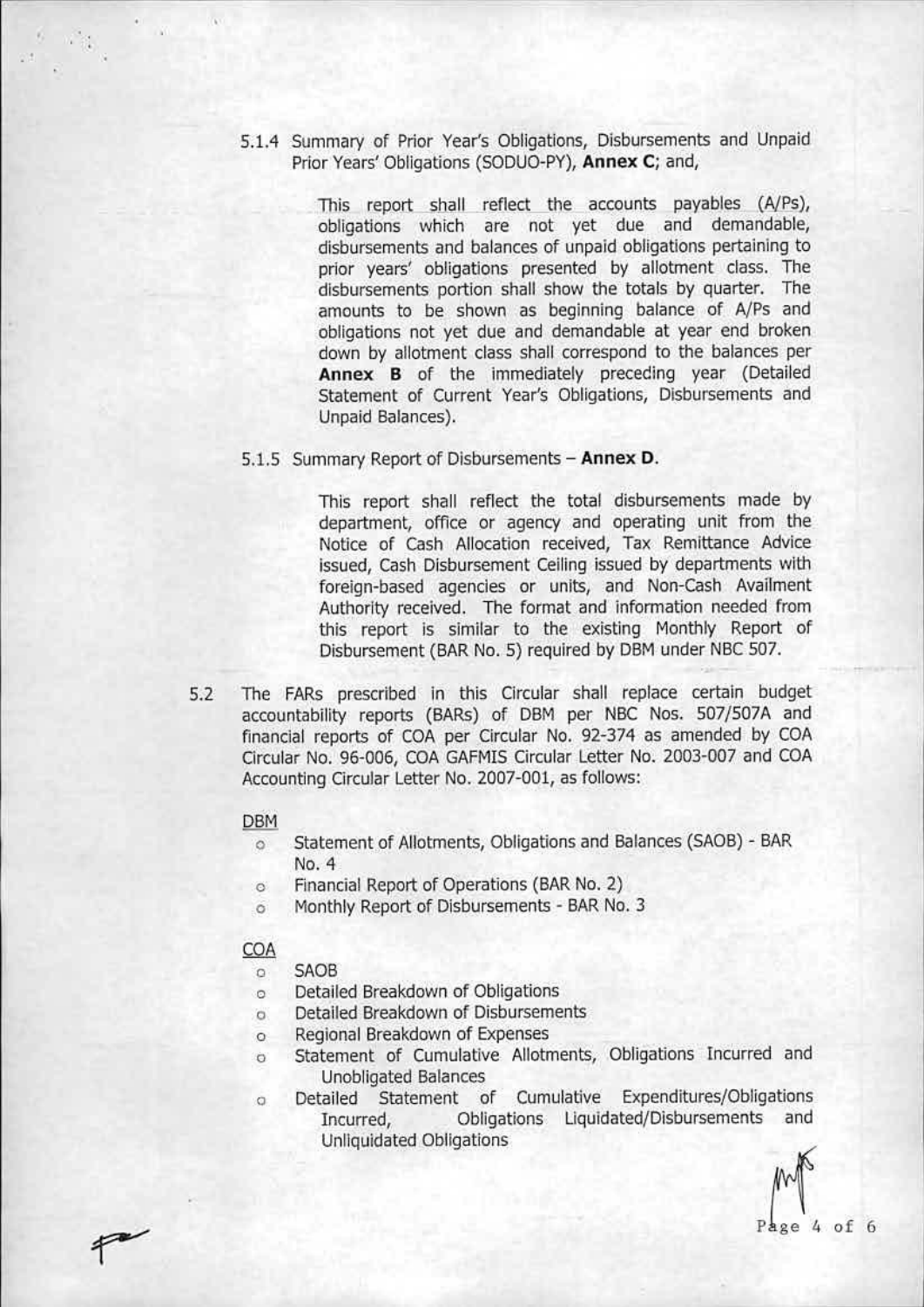### 5.3 Responsibilities

- 5.3.1 The FARs shall be prepared and certified correct by the following agency officials:
	- o Budget Officer/Head of Budget Unit for the portion of the report pertaining to appropriations, allotments, obiigations, unobligated allotments and unreleased appropriations.
	- o Chief Accountant/Head of Accounting Unit for the portion of the report pertaining to disbursements and unpaid obligations.
- 5.3.2 The FARs shail be signed by the Agency Head as the approving official. He/she shall ensure the timely submission of the accurate and reliable FARs.
- 5.3.3 All departments/agencies shall submit to COA and DBM the required FARs not later than the 30<sup>th</sup> day after the end of each quarter. Departments/agencies with decentralized set-up shall establish their reasonable cut-off dates to allow sufficient time in the consolidation of reports. The following procedures shall be observed to ensure submission on the prescribed date:
	- o The iower operating units, I.e., field offices, district offices, provincial offices shall directly submit their reports to their COAAudit Team leader and DBM RO concerned (in the case of DPWH, DOH, SUCs, DepEd, TESDA and CHED). However, they shall likewise furnish their RO and CO, copy of their reports within 5 days after the end of each quarter, for consolidation purposes.
	- o The agency RO shall prepare a consolidated report covering the report of the region and its lower operating units, then submit the same to the agency Central Office (CO) and COA-GAS within 10 days after the end of each quarter;
	- o The CO shall prepare an overall consolidated report of the department/agency and submit the report to the CO of OBM and COA-GAS within 30 days after the end of each quarter.

# 6.0 PENALTY CLAUSE

- 6.1 eOA and DBM shall regularly monitor agency/OU compliance with the reporting requirements prescribed in this Circular.
- 6.2 In the event of failure to submit the required financial accountability reports, the "no-report, no release" policy of DBM shall be enforced.

Page 5 of 6